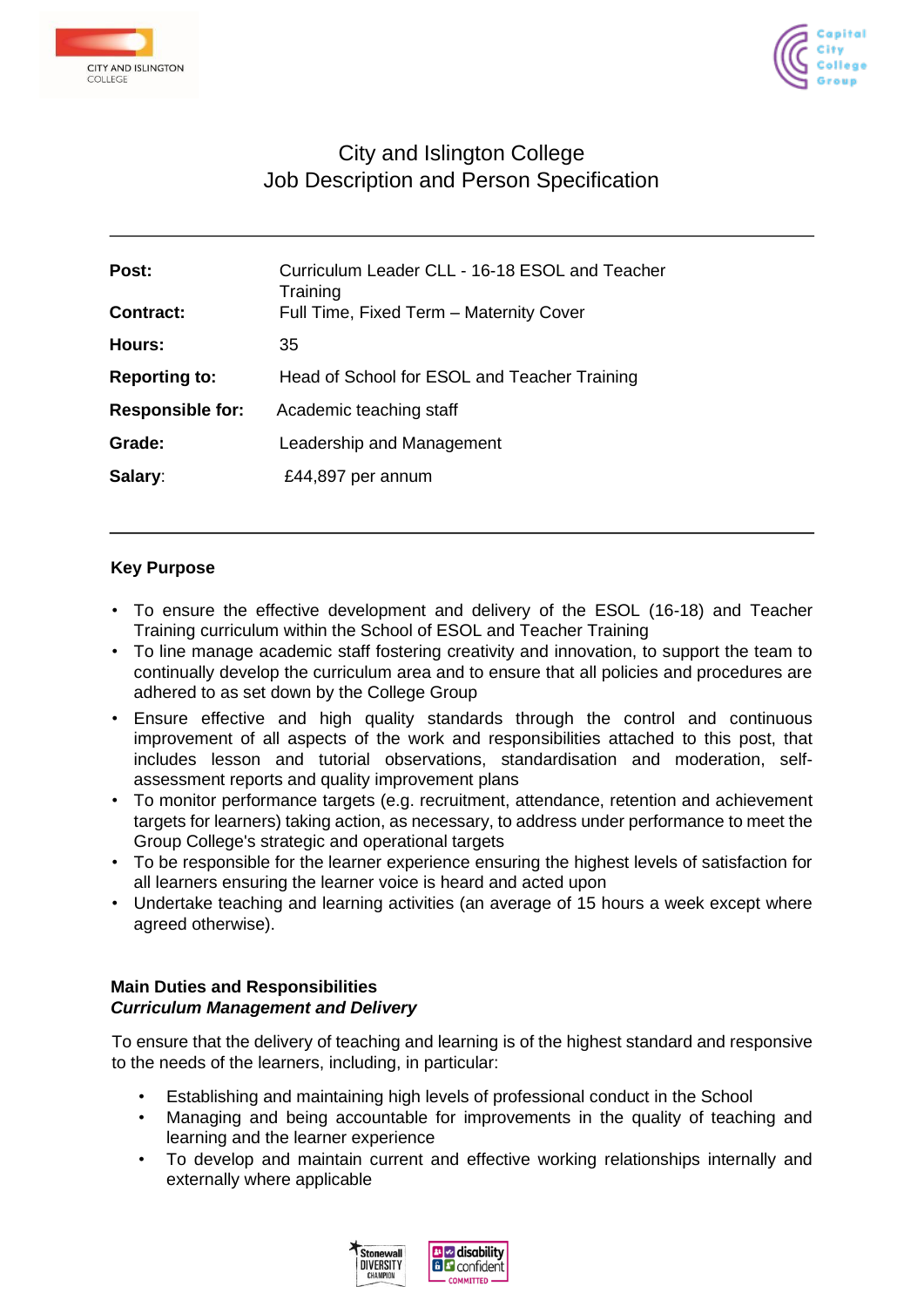- Ensuring that the College's quality processes (including targets for the improvement in quality of teaching, learning and attainment) are embedded and acted upon
- Analysing course performance data and ensuring that the staff team are aware of Student, Course and School performance against national averages
- Together with other designated staff to manage the appropriate stages of the learner disciplinary process and conduct and act as Duty Manager
- To co-ordinate and advise on the production of high quality course materials, including schemes of work, lesson plans, assessment schedules and learning materials
- To keep up to date with developments in the ESOL (16-18) and Teacher Training sector promoting the design, development and implementation of new curricula, meeting all quality processes, including timely submission to internal and external bodies to meet verification processes and exam/ accreditation requirements
- To teach on a range of ESOL (16-18) or Teacher Training courses up to 15 hours per week
- To plan, manage and ensure the effective deployment of the resource requirements for the services that are the responsibility of the role including financial, human and physical resources
- Effective management, along with the Head of School for admission and exam procedures
- To ensure effective line management of designated staff in compliance with all policies and procedures.

### **General**

- Ensure that the College policy for equality and diversity of opportunity is adhered to and promoted in all aspects of the post holder's work
- Undertake responsibilities for safeguarding and protecting the welfare of children and vulnerable adults
- To comply with and promote the organisation's Health and Safety policies and procedures and to undertake recommended Health and Safety training as and when necessary
- Be committed to professional self-development, through participation in in-service training as necessary for the successful carrying out of this post
- Undertake such other duties as are commensurate with the grade of the post, as may be reasonably required at the initial place of work or at other locations within the College Group.

## **Expectations of the Post Holder**

**All teaching staff at the College are expected to support students to develop their English and Maths skills, using teaching, learning and assessment opportunities within the curriculum or through the delivery of Additional Learning Support, to do so.** You will be expected to mark students' work carefully and thoroughly, giving advice on how it could be improved, and also correcting spelling, grammar and vocabulary when necessary.

**Newly appointed staff without a Level 2 English and Maths qualification will be supported with in-service training to develop their professional skills to enable them to confidently develop the English and Maths skills of their students.** 

**Remove Paragraph in Blue if not a Teaching/Lecturing Role.**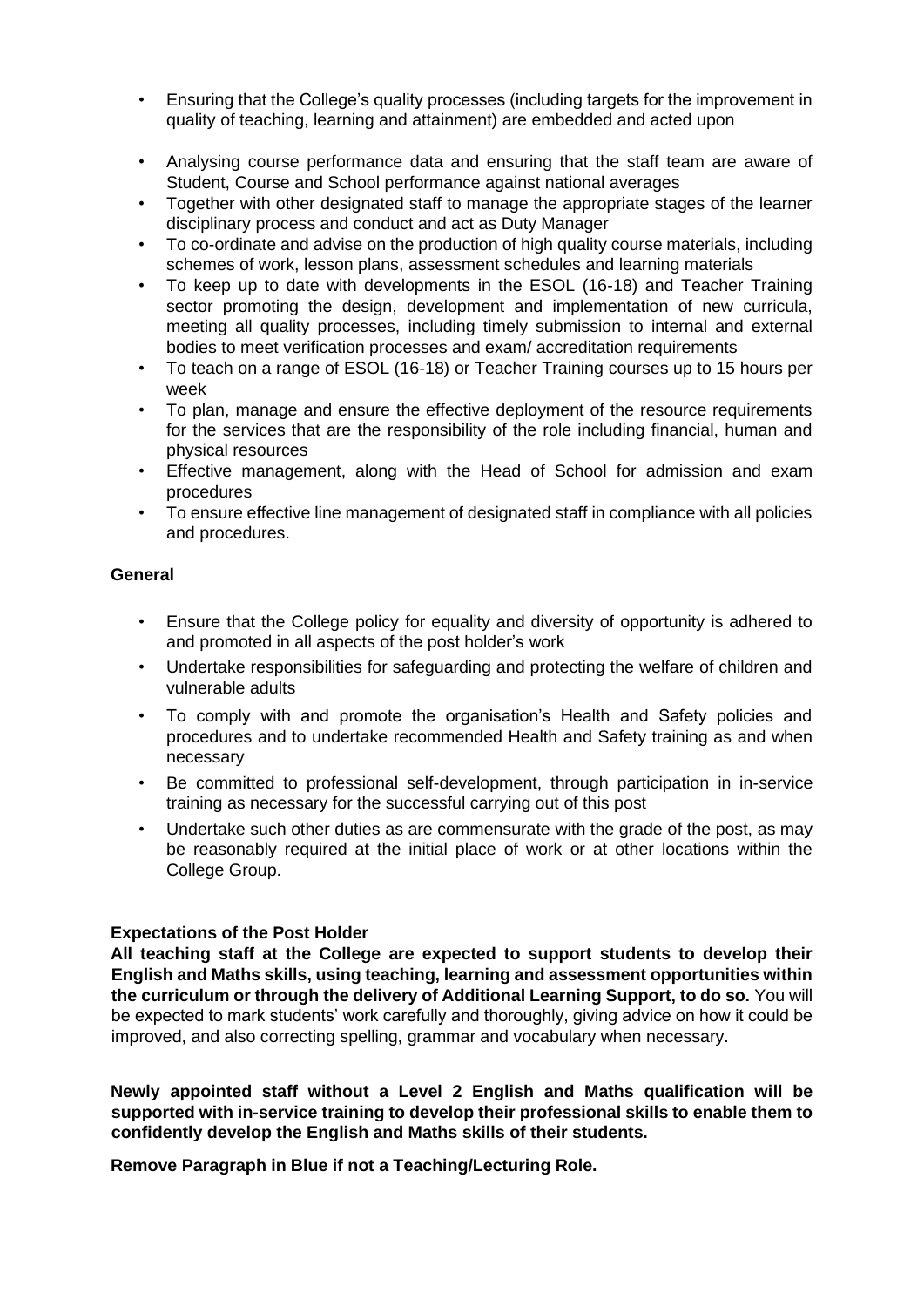



*N.B.* This job description is designed to outline a range of main duties that may be encountered. It is not designed to be an exhaustive listing of tasks and can be varied in consultation with the post holder in order to reflect changes in the job or the organisation.

## **EDI**

We value diversity and positively welcome applications from all backgrounds. This will help ensure our workforce better reflects the diverse wider community we support. Applicants who declare a disability meeting the minimum criteria for the role will be guaranteed an interview.

### **Safeguarding**

We are committed to safeguarding and promoting the welfare and safety of our students and expect everybody working for the Group to share this commitment. We actively seek DBS enhanced clearance checks for applications of employment as part of our safeguarding procedures.



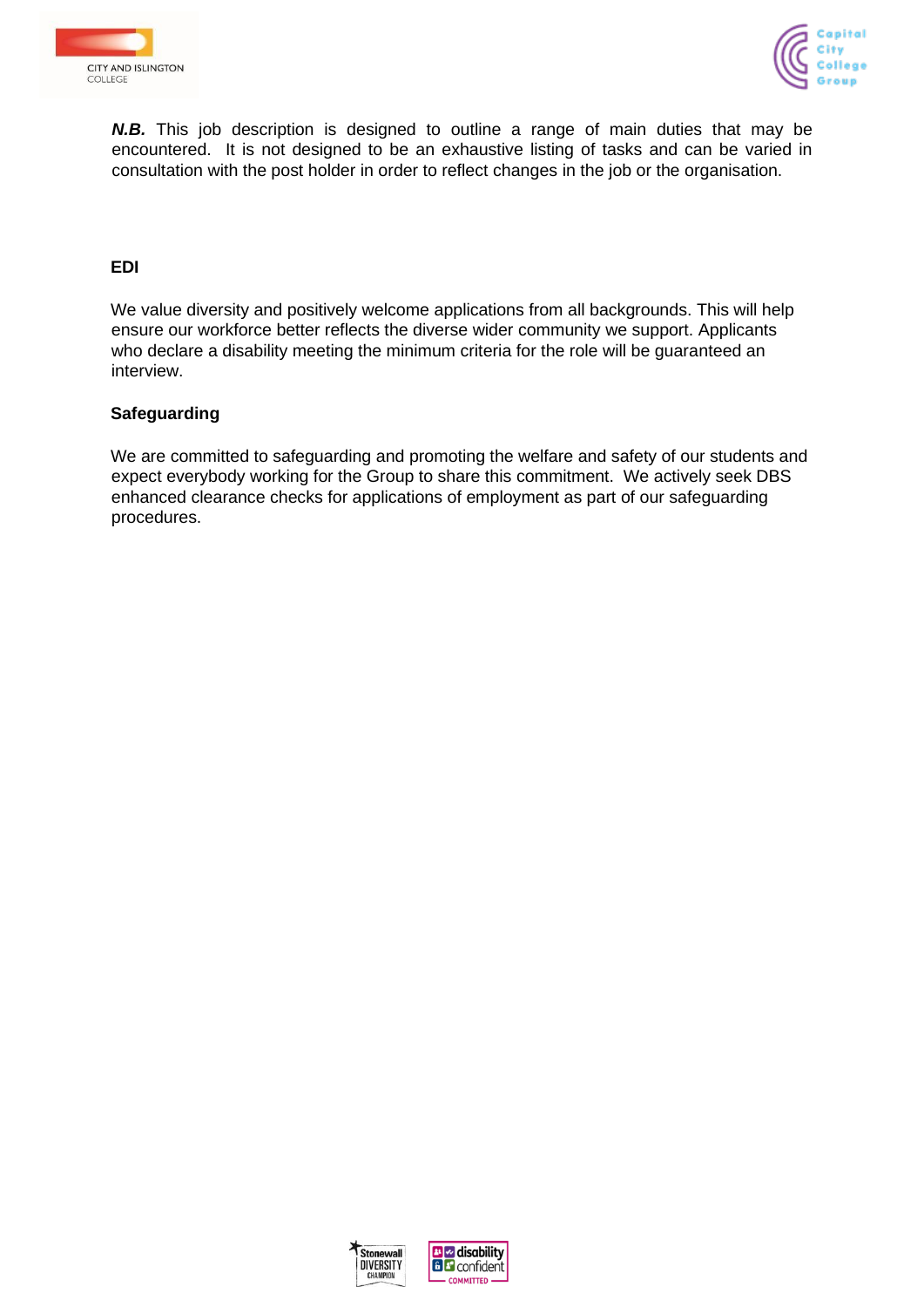

## **Person Specification**

|                                                            | <b>Criteria</b>                                                                                                                                                                                     | <b>Essential</b> | <b>Desirable</b> |
|------------------------------------------------------------|-----------------------------------------------------------------------------------------------------------------------------------------------------------------------------------------------------|------------------|------------------|
| <b>Qualifications / Professional</b><br><b>Development</b> | Possession of an appropriate ESOL subject specific teaching qualification<br>e.g. DTELLS, PGCE ESOL                                                                                                 | X                |                  |
|                                                            | Varied and extensive esol teaching experience in the sector, including<br>ESOL 16-18 experience, with good or above records for attainment                                                          | $\sf X$          |                  |
|                                                            |                                                                                                                                                                                                     |                  |                  |
| <b>Knowledge / Experience</b>                              | Knowledge of recent curriculum developments within ESOL and teacher<br>training.                                                                                                                    | $\sf X$          |                  |
|                                                            | Understanding of the assessment and accreditation requirements for ESOL<br>qualifications and a knowledge of other modes of accreditation eg functional<br>skills.                                  | $\mathsf{X}$     |                  |
|                                                            | An understanding of the particular issues faced by young ESOL students                                                                                                                              | $\sf X$          |                  |
|                                                            |                                                                                                                                                                                                     |                  |                  |
| <b>Skills / Abilities</b>                                  | To act as first line manager for designated staff, ensuring that staff are<br>effectively managed, deployed and developed and that the college's<br>strategic and operational targets are achieved. | $\sf X$          |                  |
|                                                            | To provide evaluative feedback on teaching and learning on an on-going<br>basis to the college staff and management.                                                                                | $\sf X$          |                  |
|                                                            | To lead the development and delivery of an innovative and visionary<br>curriculum, ensuring that the curriculum portfolio is effectively managed,<br>developed, reviewed and consistently improved. | $\sf X$          |                  |
|                                                            | To prepare, teach and assess in line with the lecturer job description up to<br>15 hours                                                                                                            | $\sf X$          |                  |
|                                                            | To drive quality initiatives and ensure key performance indicators are met<br>and consistently improved.                                                                                            | $\sf X$          |                  |